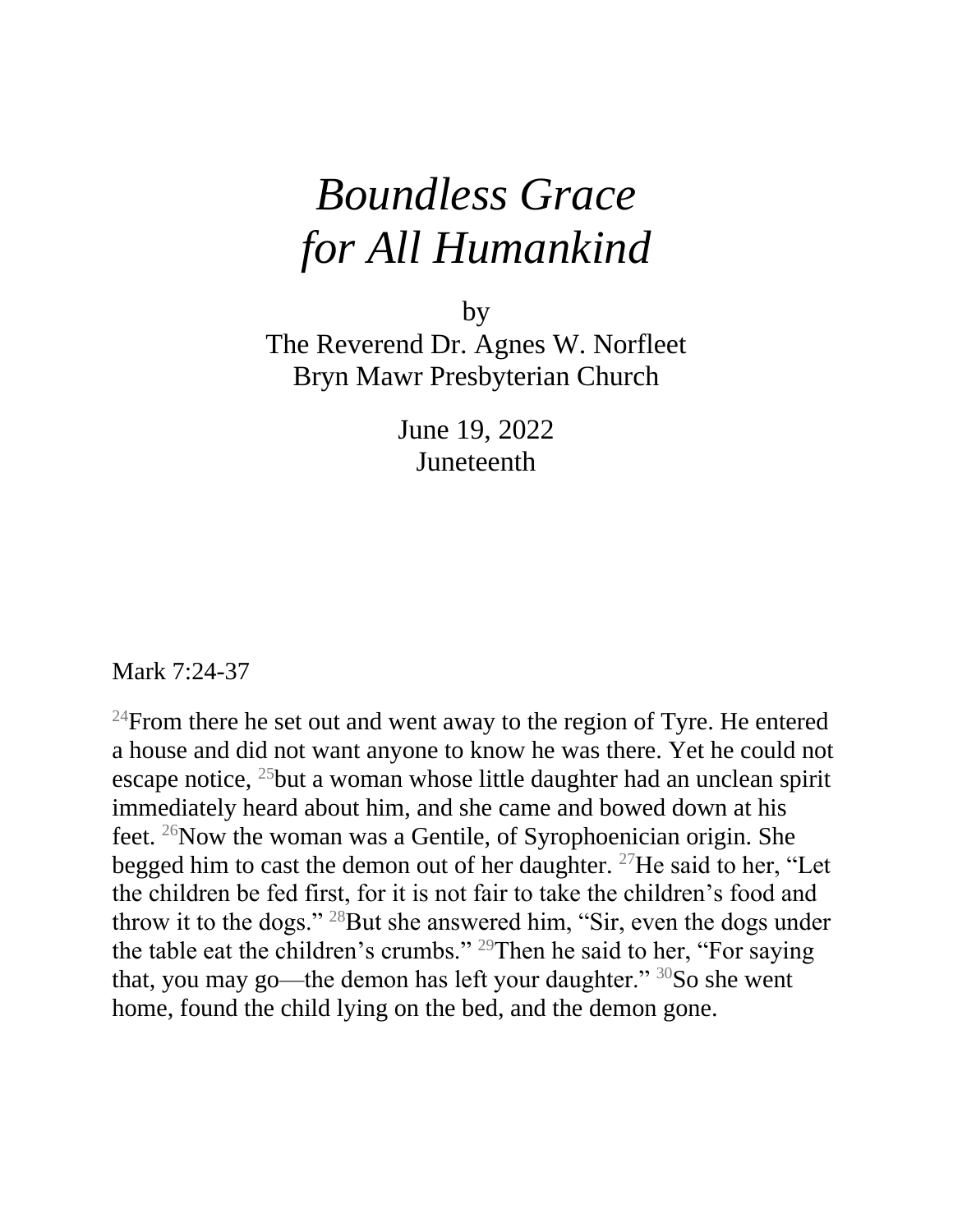$31$ Then he returned from the region of Tyre, and went by way of Sidon towards the Sea of Galilee, in the region of the Decapolis. <sup>32</sup>They brought to him a deaf man who had an impediment in his speech; and they begged him to lay his hand on him.  $33$  He took him aside in private, away from the crowd, and put his fingers into his ears, and he spat and touched his tongue. <sup>34</sup>Then looking up to heaven, he sighed and said to him, "Ephphatha," that is, "Be opened." <sup>35</sup>And immediately his ears were opened, his tongue was released, and he spoke plainly. <sup>36</sup>Then Jesus ordered them to tell no one; but the more he ordered them, the more zealously they proclaimed it. <sup>37</sup>They were astounded beyond measure, saying, "He has done everything well; he even makes the deaf to hear and the mute to speak."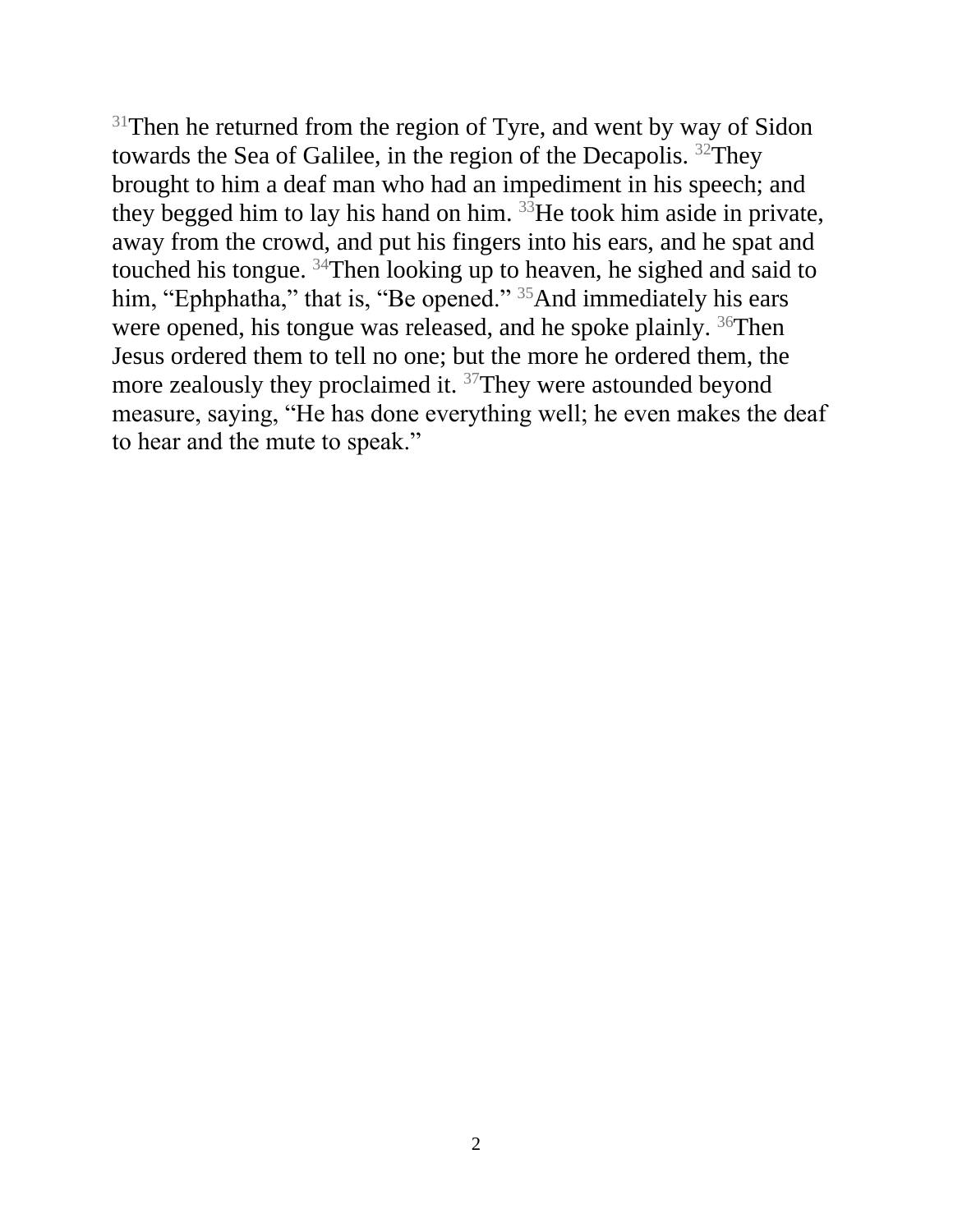Today is a day of celebration! It's Father's Day when we thank God for the nurture, love, care and support a father showers upon a child. Father's Day actually grew out of the first Mother's Day celebrations, when Anna Reeves Jarvis began to care for the impoverished children of Appalachia. After the Civil War, she declared a Mother's Day to promote reconciliation among the families of former Confederate and Union soldiers in her home state of West Virginia. Not long after the idea of Mother's Day began to spread across the country, in 1908 a West Virginia church sponsored an event to celebrate fathers after a coal mine explosion took the lives of 362 men.

 We won't find that history of Father's Day on a Hallmark card, but as people of faith it is worth remembering that its inspiration was a Christian outreach first to the lives lost during the Civil War after its gains to end slavery, and then to a mining accident that claimed the lives of so many fathers among the poor of Appalachia.

Today is also Juneteenth, our newest federal holiday, created just last year to commemorate the end of slavery in America. It had taken more than two years after President Lincoln signed the Emancipation Proclamation to get that liberating word to Galveston, Texas, on June 19<sup>th</sup>, 1865, to announce the thousands of people still enslaved there were free. Juneteenth came to national prominence in 2020 following the deaths of George Floyd and Breonna Taylor at the hands of police when again our country's ongoing need for racial reconciliation became so violently exposed. Congress passed the Juneteenth National Independence Day Act last June with unanimous consent, to quote the bill's sponsor Senator Markey: "to address the long-ignored gap in our history, recognize the wrong that was done, acknowledge the pain and suffering of generations of slaves and their descendants, and finally celebrate their freedom."<sup>1</sup>

<sup>1</sup> Senator Ed Markey, June 16, 2021, usatoday.com.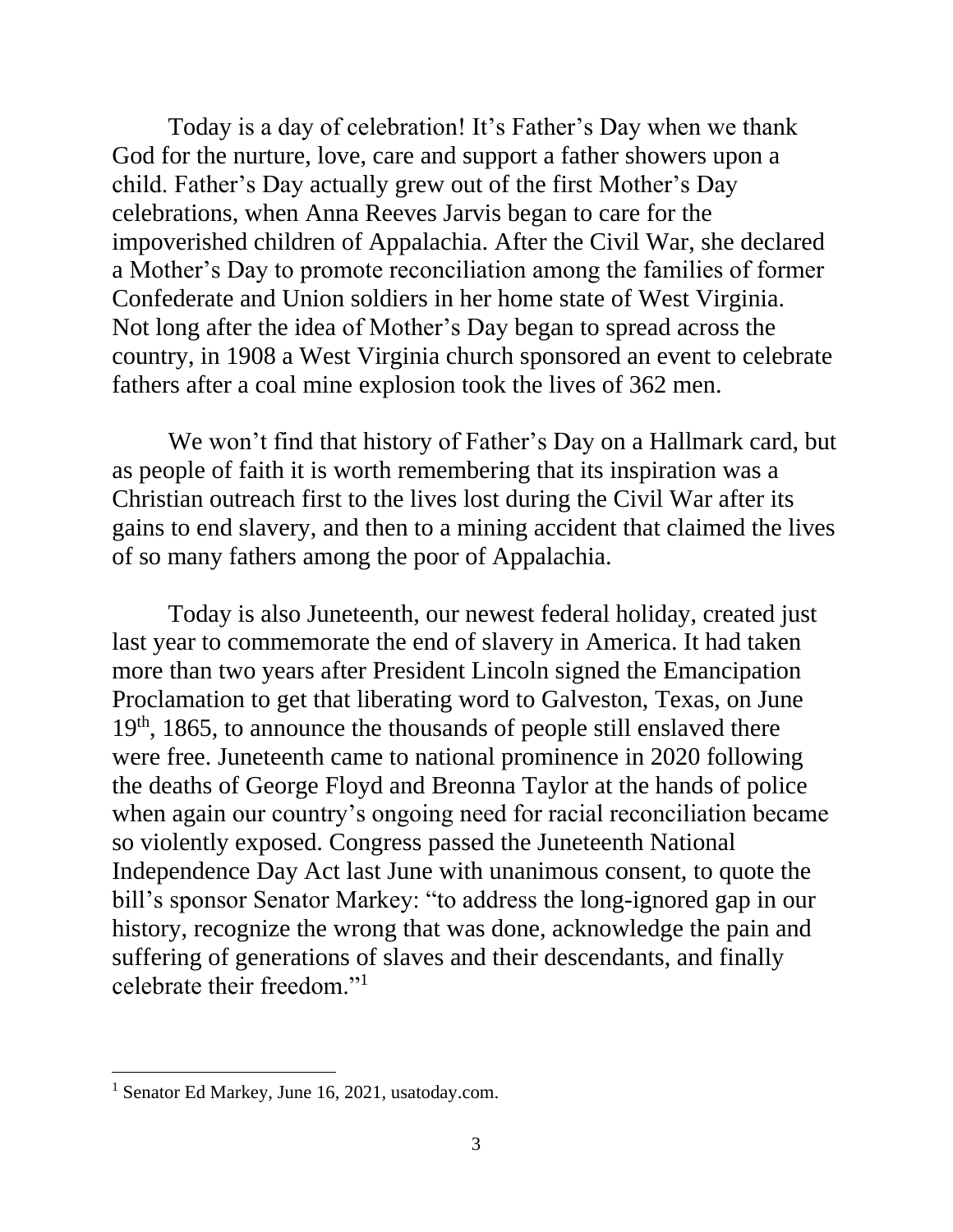While both the beginnings of Father's Day and Juneteenth reach back in time to memorialize moments of liberation and reconciliation, we know we have so much more work to do. The rise of white supremacy groups in the United States has been named the largest terrorist threat our country currently faces. From the Proud Boys to the Patriot Front, these groups are homophobic and racist. Just last week dozens of White Supremacists were arrested in Idaho before they could act on plans to riot at a local Pride event. They arrived last week in Idaho coming from ten different states that span the country from Texas to Oregon to Virginia.

 These groups are spinning their racist theories online through social media and inspiring people like the man who sought out an African American neighborhood in Buffalo to shoot thirteen people, killing ten, in a grocery store. He described himself as a white supremacist voicing support for the Great Replacement Conspiracy Theory. That theory was originally advanced in the  $19<sup>th</sup>$  century; it was foundational to Hitler's political rhetoric as he rose to power in Germany.

 Its present expression began with a Frenchman who applied the theory to Muslims migrating to France. In the United States, it is directed mostly at Hispanic and African American populations. Simply put, it erroneously blames migration patterns on liberal elites, ironically and often identified as "Jews". These white supremacist groups say these liberal elites are organizing a grand plan to replace white people.<sup>2</sup> You remember what the torch-bearing rioters chanted in Charlottesville four years ago, "You will not replace us."

Now, lest we think the rise of white supremacy and these radical expressions of racism can be relegated to extreme fringe groups, we have to acknowledge this theory is taking hold in mainstream political

<sup>&</sup>lt;sup>2</sup> Thanks to my friend, Joe Clifford, who summarized this theory's history in a sermon at Myers Park Presbyterian Church, Charlotte, "The Divine Conspiracy," 5/22/22.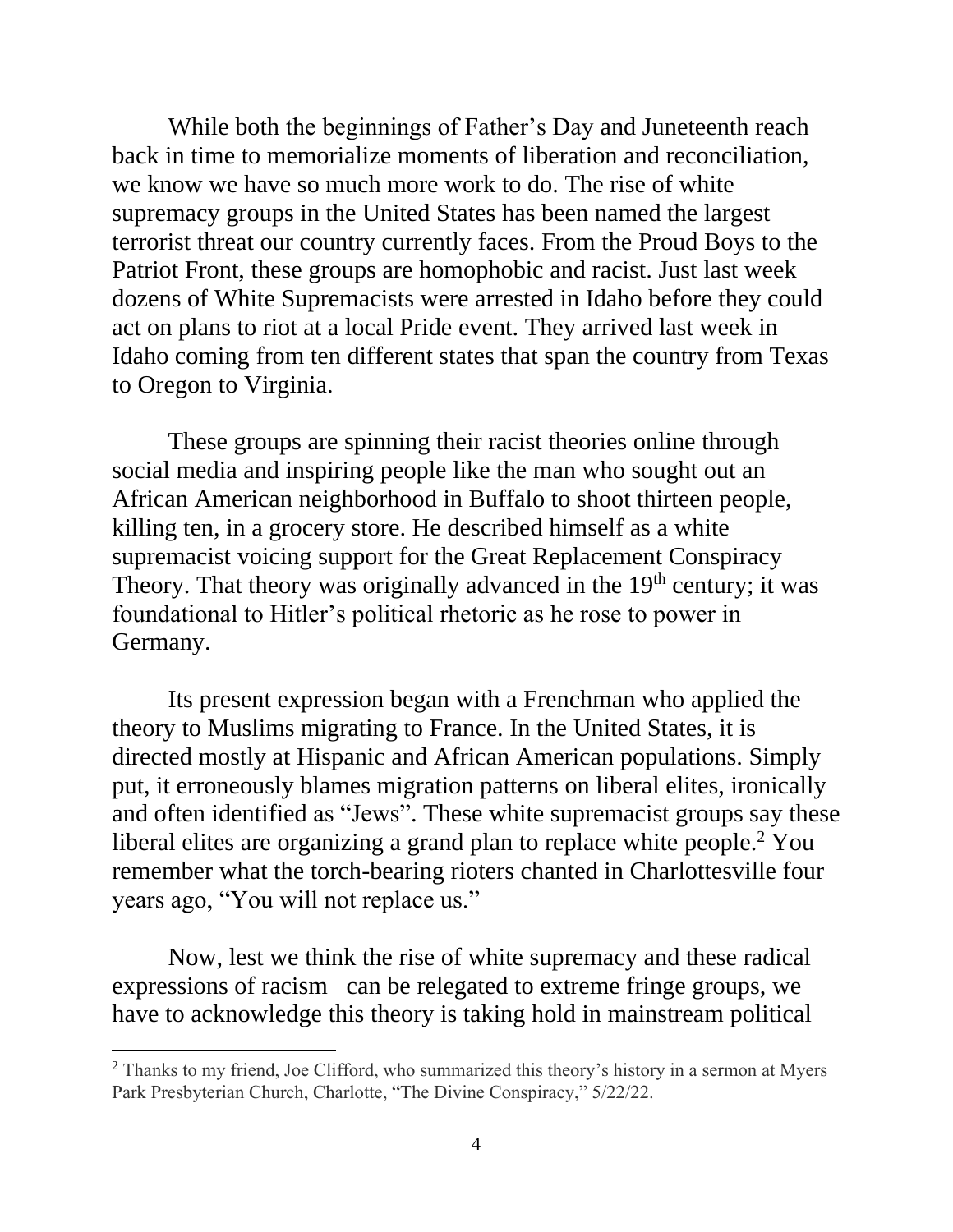discourse and media, and people of faith need not only be aware of it, but also work against it. For this is how close to home overt forms racism can come.

 Last week, the General Assembly of the Orthodox Presbyterian Church met on the campus of Eastern University, four and a half miles and twelve minutes from here. They were just renting space from Eastern for their annual meeting. The Orthodox Presbyterian Church broke off from our predecessor denomination during the fundamentalist-Modernist controversy in the 1920's. Led by a professor who left Princeton Seminary in protest of teaching evolution and who objected to treating black people as equals, the denomination does not ordain women to any office and it maintains extremely conservative views on most social issues.

According to the journal *Christianity Today,* at their Assembly last week, so many racist comments were made to students of color working on the university campus, that Eastern came close to kicking them out for violating their contract and not respecting the university's policy on racism. Some of the comments those church leaders made to students of color I cannot repeat here, but multiple comments were made to black students about their quote, "slave labor." Ultimately the Orthodox Presbyterians issued a public apology for their racism, but the online chatter that followed indicated that racism is rampant among this so-called Christian denomination.<sup>3</sup>

 That was last week among an outside group using space at Eastern University, a Christian school with deep commitments to social justice, whose baccalaureate we hold in this sanctuary every year. I don't mean simply to disparage another church denomination. My point is this. We are never far from the racist ideologies or violence that have always been an insidious undercurrent in American life, and which are now

<sup>3</sup> Daniel Silliman, "Orthodox Presbyterians Apologize for Racism at General Assembly," chrsitianitytoday.org, 6/14/22.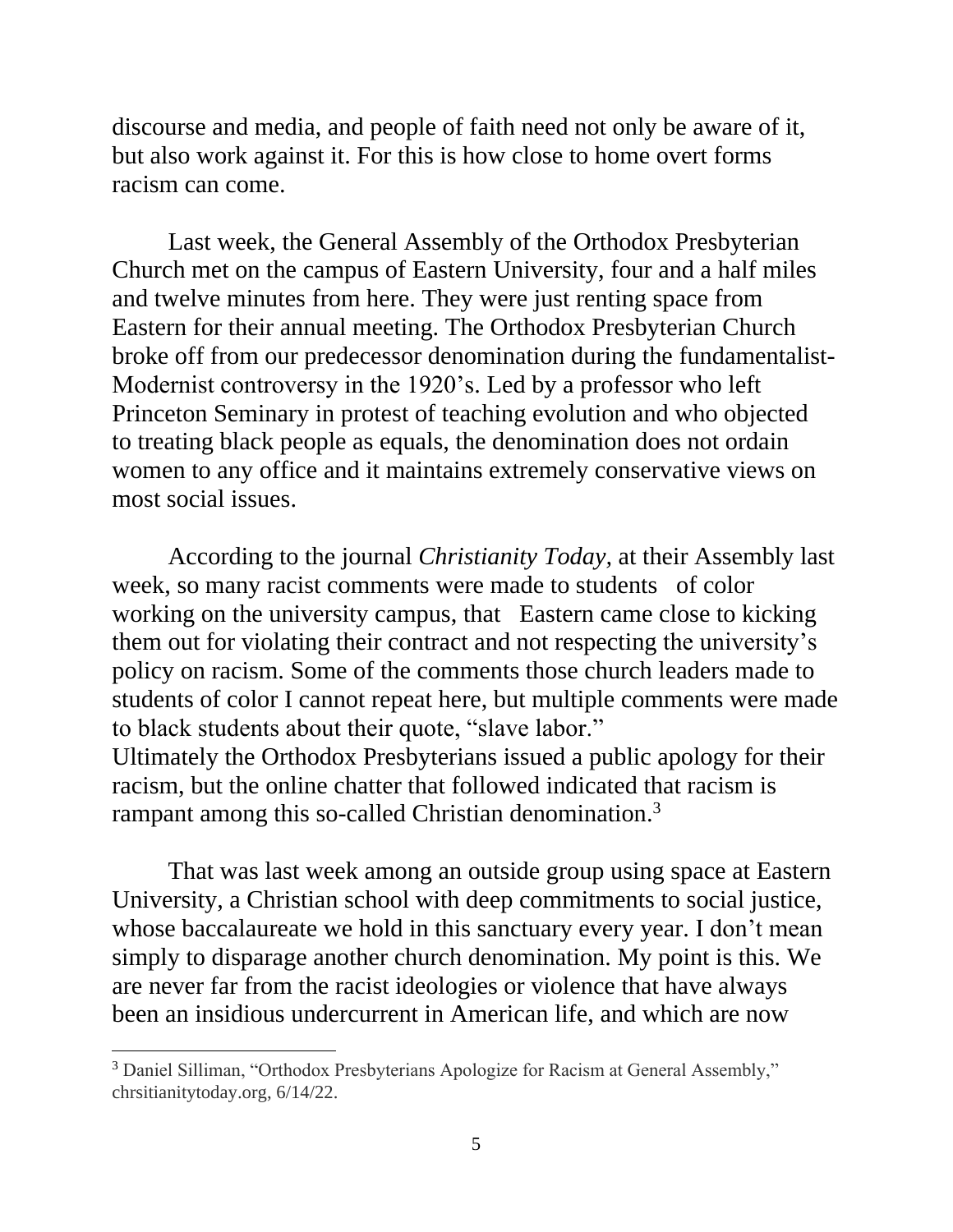gaining in strength, endorsed by far too many Americans, and are being perpetrated by a large segment of congregations who call themselves Christian.

 This is not who we are called to be. We who follow Jesus Christ, in whom the Bible tells us God was reconciling the world. Our Lord and Savior Jesus Christ, after all, was not a white evangelical Christian; he was a person of color, a Palestinian Jew. Christ is calling us anew to understand systemic racism, to dismantle it in our hearts, to dismantle it in our communities, and to learn how to be anti-racists.

 The gospels point out a number of places where Jesus just takes off, to be by himself for peace and quiet, to stock up his own reserves to keep on serving God and those who were hungering for God's grace. Today's gospel says: *Jesus set out and went away and entered a house and did not want anyone to know he was there.* Mark tells us Jesus was a long way from home, in a pagan land, among non-Jewish people, and there was presumably no reason for Jesus to go there other than for a little down time on the Mediterranean shore. But evidently people in Tyre had heard enough about Jesus' healing powers that a women seeking help for her little girl comes begging.

 What follows is not a pleasant healing story nor a pretty Sunday School portrait of Jesus. The woman is described by Mark as a Greek, Syrophoenician by birth. She is identified not by name, but by gender, race and as a non-religious outsider. She was desperate. "To love another, as you love your child," Frederick Buechner has written, "is to become vulnerable in a whole new way. It is no longer only through what happens to yourself that the world can hurt you but through what happens to the one you love also."<sup>4</sup>

We can imagine the ache and anxiety this woman felt, when here comes the healer from Galilee, and she begs for her child. The words

<sup>4</sup> Frederick Buechner, *Now and Then.*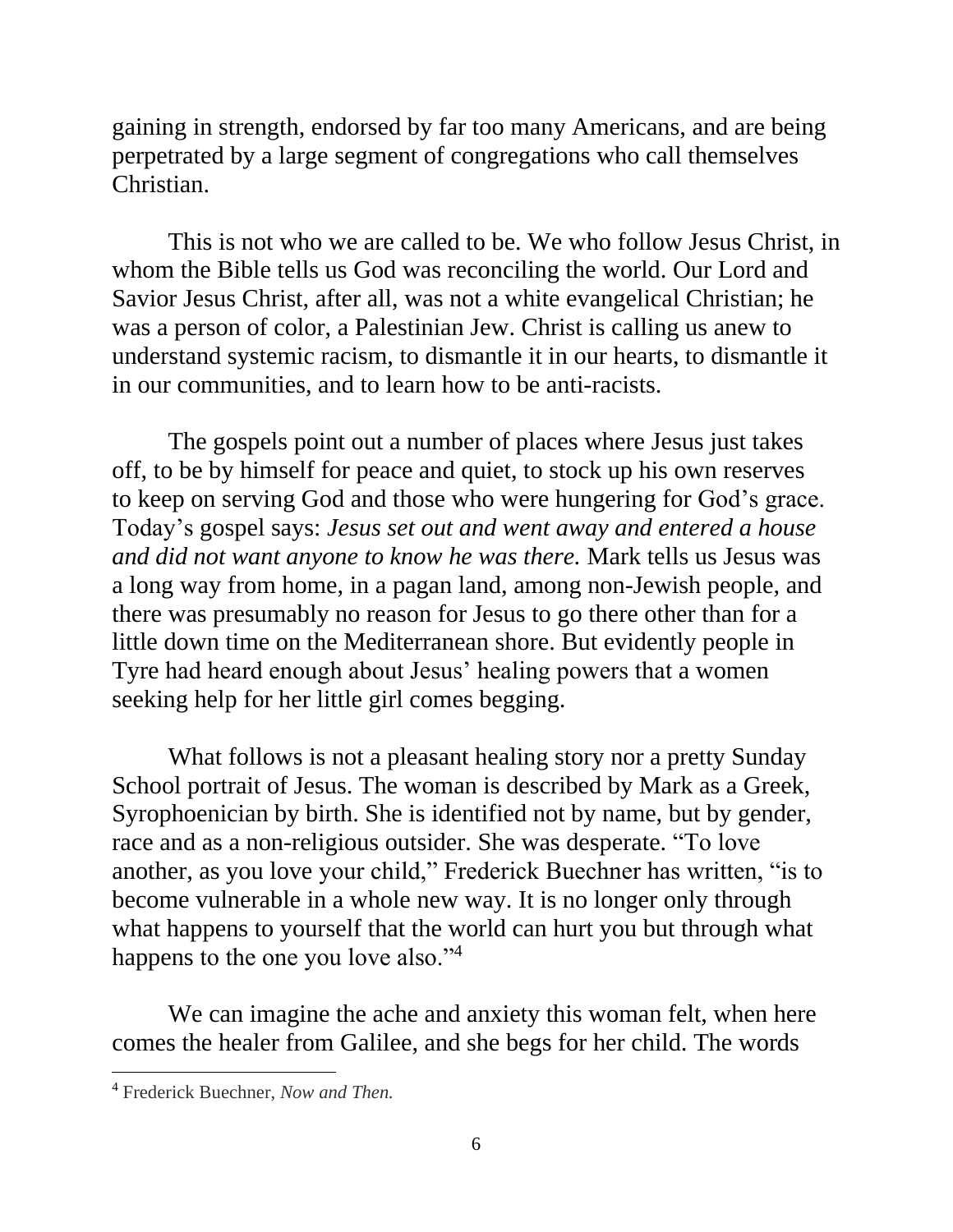that come out of Jesus' mouth are brusque at best, insulting at worst, and even the most skillful of Biblical commentators are unable to gloss over the bad aftertaste that lingers when all is said and done. The woman pleads with Jesus to heal her daughter, but Jesus says, "Let the children be fed first, for it is not fair to take the children's food and throw it to the dogs." Jesus wants the woman to know, and in turn, Mark wants us to know that the gospel came first to the Jews and then to the Gentiles. The persecuted first century Jewish Christians hearing the gospel needed that reassurance. But whatever its intent, the good news for us is that the story doesn't stop at Jesus' insult.

To the credit of the Syrophoenician mother, who ignored the initial offense of Jesus' words and responded with dogged determination, we have this remarkable snapshot of Jesus. A new vision of God's promise that all the families of the earth will be blessed is taking root. Gender, race and religion were the three big boundaries religious people never crossed, and Jesus crossed every single one of them. There is no boundary limit to God's grace.

Jesus is imploring us in our time to hear that no boundaries of race that we use to separate one group from another have a place in the realm of God or in human community. How do we know this? After he heals the woman's daughter, Jesus moves on to a huge crowd of people bringing a man who is deaf and mute. Jesus puts his fingers in his ears to open them to hearing; he touches his tongue and moves it to speak plainly. The reason the healing of the deaf person is told immediately after Jesus demonstrates his boundary breaking grace is he wants us to hear it, and take it to heart, and to talk plainly about how God's grace has no boundaries of race, nationality, gender, station in life.

 In his book *How to Be an Antiracist* Ibram Kendi very helpfully likens racism to cancer. "We can survive metastatic racism," he writes hopefully. But "pain is usually essential to healing. When it comes to healing America of racism, we want to heal America without pain, but without pain, there is no progress." We need to saturate the body politic